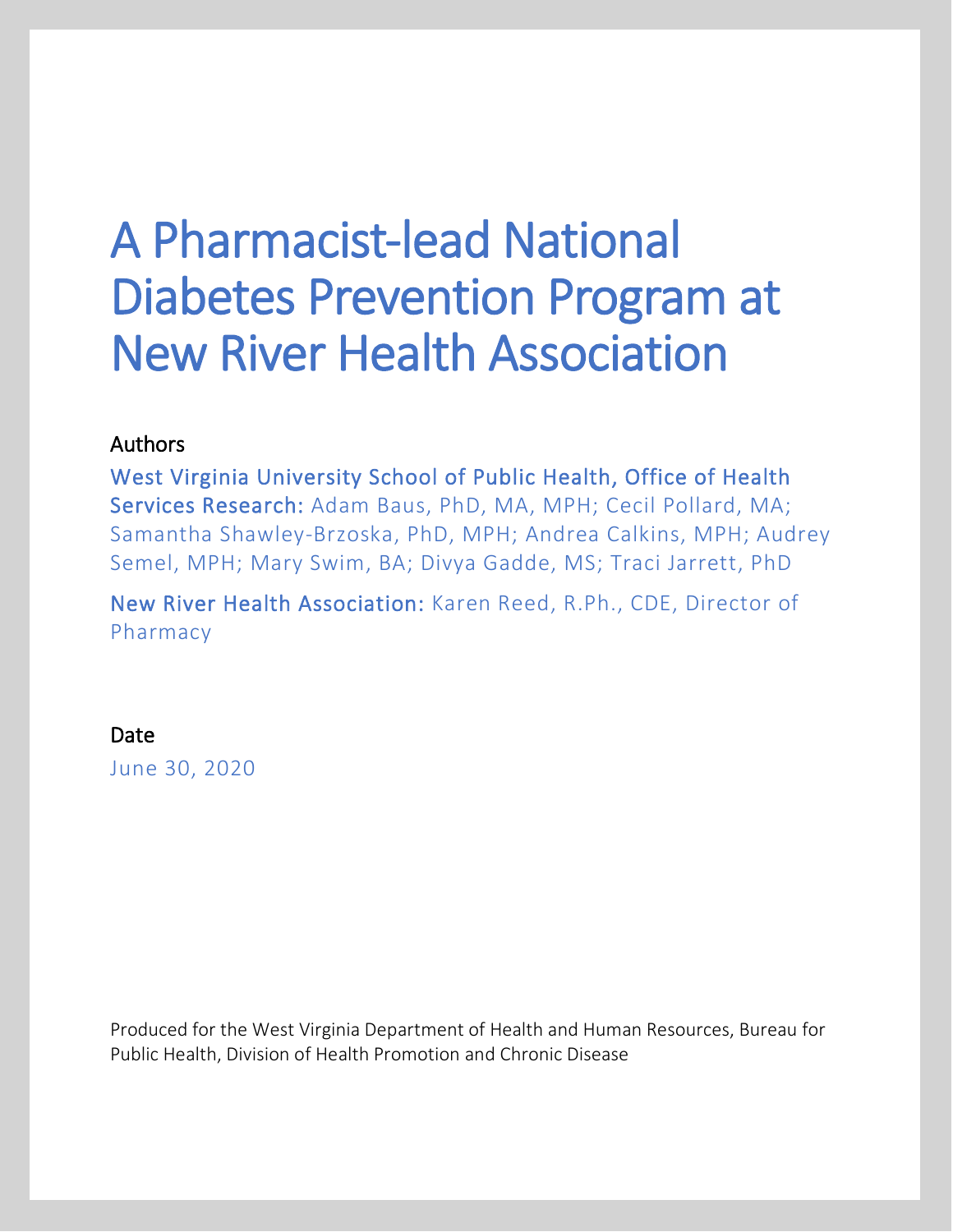# Introduction

New River Health Association, or New River Health, is a federally qualified health center located in the south-central portion of West Virginia. New River Health has 17 locations, including 7 school-based health centers, across Fayette, Raleigh and Nicholas Counties. This health system offers comprehensive, whole-person oriented primary care, including diabetes management and

prevention services. The mission of New River Health is "to promote the health, human and economic development, and well-being of individuals and our community through caring and competent health services, education, creativity, and teamwork. $"^{1}$  $"^{1}$  $"^{1}$ This health system has been providing primary care to residents of these and surrounding counties since 1978. Currently New River Health provides care for 17,008 individuals, many of which have complex health care needs including chronic diseases such as diabetes (1960, 18.0%) and hypertension (4,390, 39.[2](#page-1-1)%).<sup>2</sup> For context, Fayette County currently ranks 42nd out of 55 counties in the state in overall health rankings, which is a composite of clinical, quality of life, social, economic and environmental factors. $3$ 



# Positive Change<br>Karen Reed, R.Ph., CDE, Director of Pharmacy and West Virginia

native, is leading efforts at New River Health to help prevent diabetes onset among their adult patients. With her leadership, New River Health is implementing the National Diabetes Prevention Program (National DPP) by engaging pharmacists at the Fayetteville, Scarbro, and Gulf Family Practice pharmacies. This is another step in her long-term dedication to helping improve the lives of their patients and their overall health outcomes. Leveraging electronic health records data analytics support provided by the West Virginia University Office of Health Services Research (WVU OHSR) at these locations,



Karen Reed, R.Ph., CDE, Director of Pharmacy

<span id="page-1-0"></span> $1$  New River Health Association. Available online at[: https://www.newriverhealthwv.com/](https://www.newriverhealthwv.com/)

<span id="page-1-1"></span><sup>&</sup>lt;sup>2</sup> 2018 New River Health Association, Inc. Health Center Program Awardee Data. Available online at: <https://bphc.hrsa.gov/uds/datacenter.aspx?q=d&bid=032600&state=WV&year=2018>

<span id="page-1-2"></span><sup>&</sup>lt;sup>3</sup> County Health Rankings & Roadmaps - West Virginia, Fayette County. Available at: <https://www.countyhealthrankings.org/app/west-virginia/2020/rankings/fayette/county/outcomes/overall/snapshot>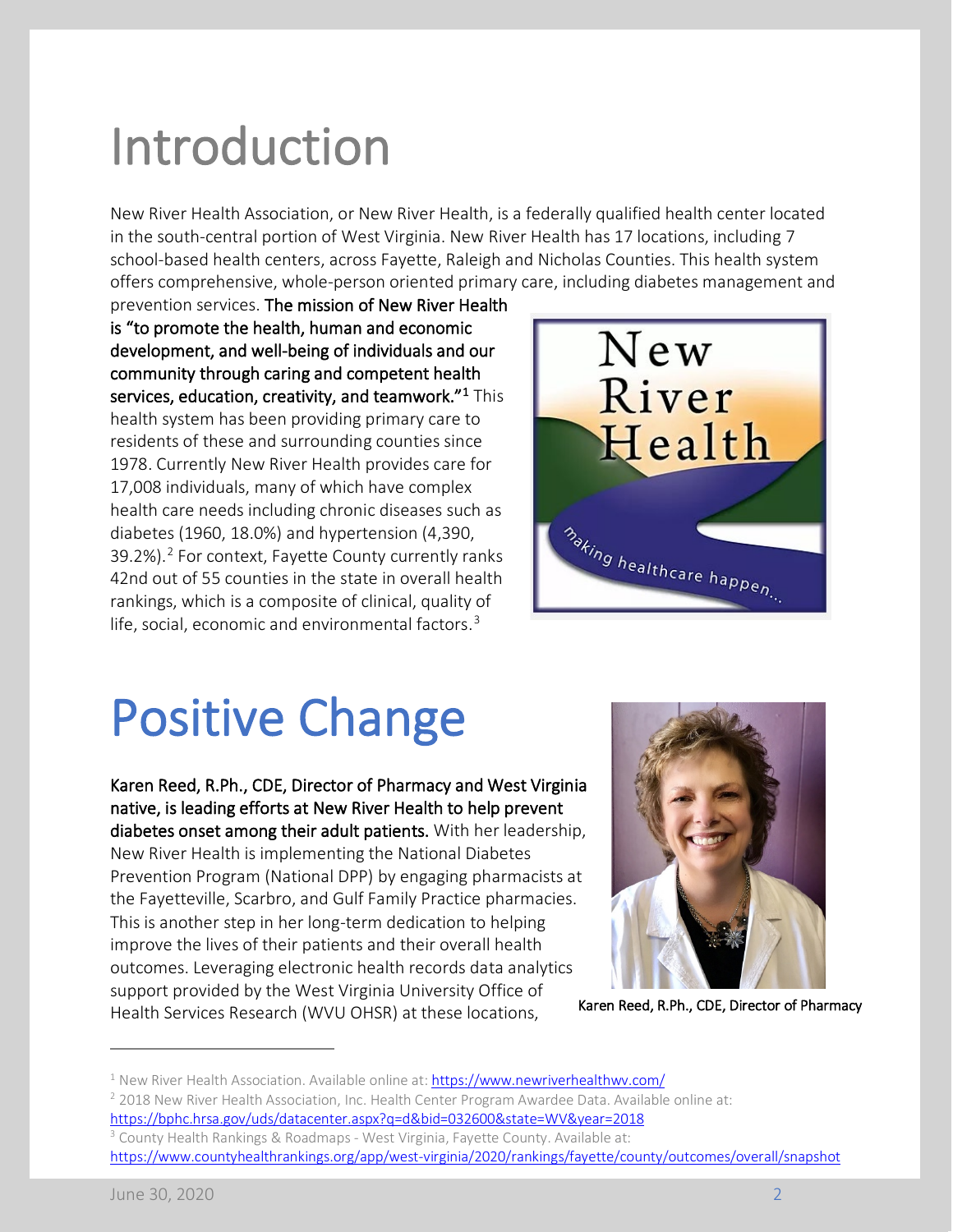pharmacists will have access to custom-built patient enrollment reports. These reports provide details on patients meeting enrollment criteria, and are structure in a way which streamlines the data process in that the reports focus on patients scheduled for care within a 2-week period. This supports care coordination and patient navigation. Currently New River Health cares for approximately 167 patients with diagnosed prediabetes. Outreach is being targeted to these individuals, with the goal of enrolling at least 20 individuals in National DPP workshops – using a combination of inperson and virtual sessions as need presents. Risk

Also via technical support and training provided by WVU OHSR within the West Virginia Health Connection initiative, $4$  New River Health is implementing Workshop Wizard software to track National DPP data and outcomes and create a referral mechanism between the electronic health record and this supplemental patient registry. Combined, these software allow for ongoing tracking and monitoring of essential pieces of data such as program attendance, as well as changes in weight, body mass index, hemoglobin A1c results, physical activity minutes, and blood pressure.

New River Health will also have the ability to closely monitor the progress of their program participants as the workshops take place, engage with patients around those data, and demonstrate the effectiveness of their efforts to a variety of stakeholders – ranging from patients and families, to health system providers and administration, to local- and state-based public health partners and payors.



# The Team

True to the whole-person oriented care model provided by New River Health, National DPP efforts are being supported by a team of pharmacists already engaged in the health and wellbeing of patients. These pharmacists represent a trusted and motivated care team, and one which is well-positioned to have meaningful conversations and interactions with patients. This meaningful dialogue is the basis for lasting efforts in empowering patients and improving the health outcomes of the New River Health Community.

<span id="page-2-0"></span><sup>&</sup>lt;sup>4</sup> West Virginia Health Connection. Available online at[: https://www.wvhealthconnection.com/](https://www.wvhealthconnection.com/)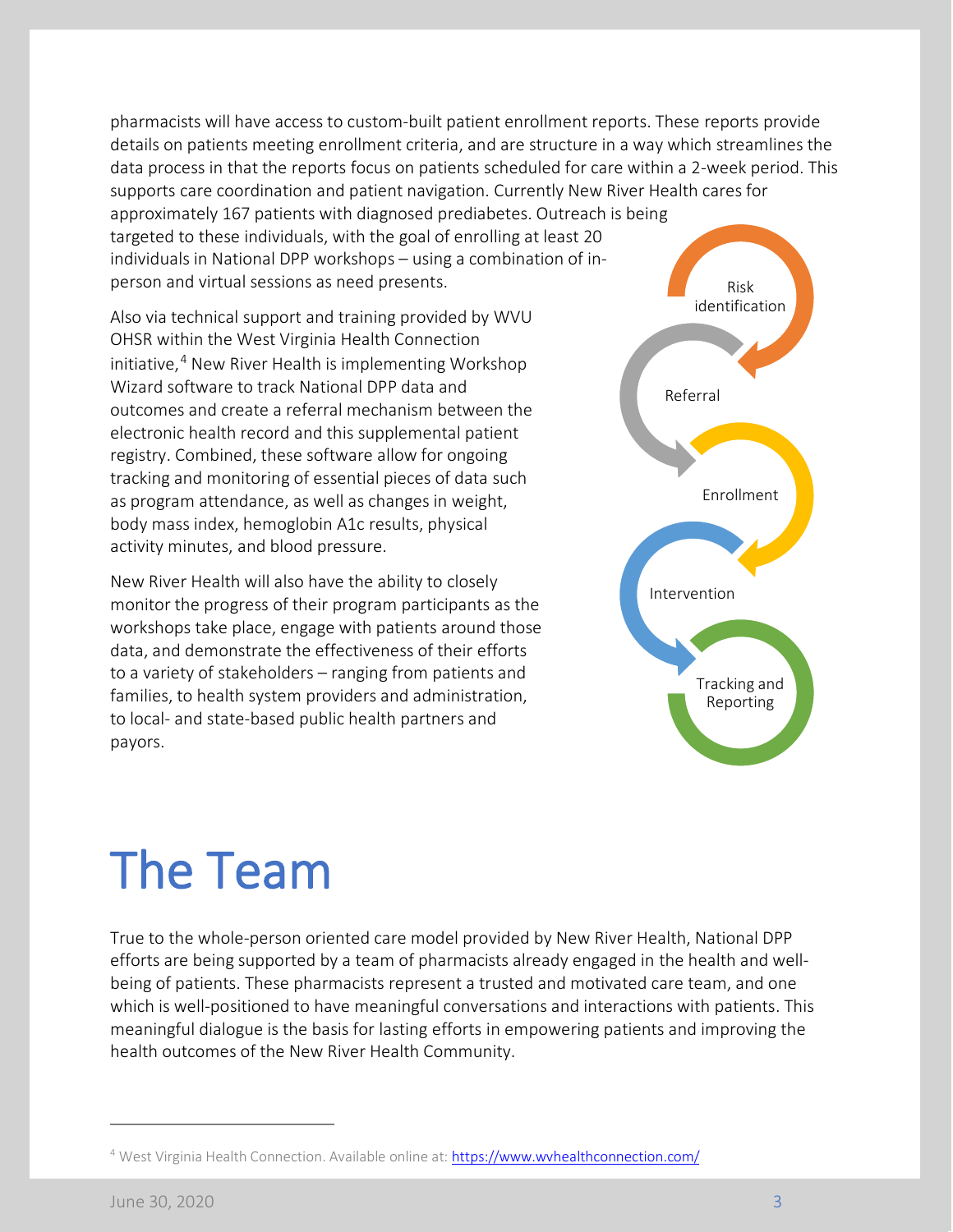The following four pharmacists are leading National DPP efforts at New River Health. This team is motivated to implement the National DPP in their community. WVU OHSR is a proud partner in that implementation, in providing needed technical assistance and informatics support, and in building-out clinical/community linkages whereby the New River Health team will have increased opportunity to effectively partner with other health and wellness programs in their region – such as Active Southern WV.

### Karen Reed, R.Ph., CDE Teresa Rosiek, R.Ph.

Karen Reed, R.Ph., CDE, Director of Pharmacy, is the pharmacist at the New River Health Fayetteville Pharmacy. Karen is a WV native graduating from West Virginia University School of Pharmacy. She is a Certified Diabetes Educator and Registered Immunizing Pharmacist. She also has advanced training in medication therapy management. She is motivated to prevent diabetes onset among patients at New River Health, and has true passion, energy and caring for her work.

Dr. Jamie Schraer is a WV native, receiving her Pharm.D. from the University of Charleston in 2014. She joined the New River Health team in 2015 and is a Certified Immunizing Pharmacist. Since then, she has completed Patient Centered Diabetes Care training and has become a certified Pre-Diabetes Lifestyle Coach. Jamie is excited to begin offering these services at New River Health. She hopes that through these classes, she will be able to help patients who are facing pre-diabetes develop changes that will fit their current lifestyle, while achieving their health goals.

Teresa Rosiek, R.Ph., is a pharmacist for New River Health in Sophia WV, grew up in southern West Virginia, graduated from Oak Hill High School, and has lived in Fayetteville, WV for 26 years. She obtained her Bachelor of Science degree in Pharmacy from WVU in 1994. She is an Immunizing Pharmacist and completed the APhA Certification program in 2015. Teresa also completed the APhA Diabetes Certification program on two separate occasions and is a Face-to-Face Diabetes Counsellor for PEIA. She feels strongly for the need for diabetes education for the population in our state – drawing on the opportunity to interact with patients on a more personal basis.

## Jamie Schraer, Pharm.D. John Kessinger, Pharm.D.

Dr. John Kessinger received his Pharm.D. from Marshall University in 2018. He joined New River Health in 2019 and has been involved with New River Health's Medication Therapy Management, or MTM, and diabetes management services. John is a certified pre-diabetes life style coach. He brings with him a great love of West Virginia and passion to help every patient develop healthier habits, and the skills needed to prevent, or manage their diabetes.